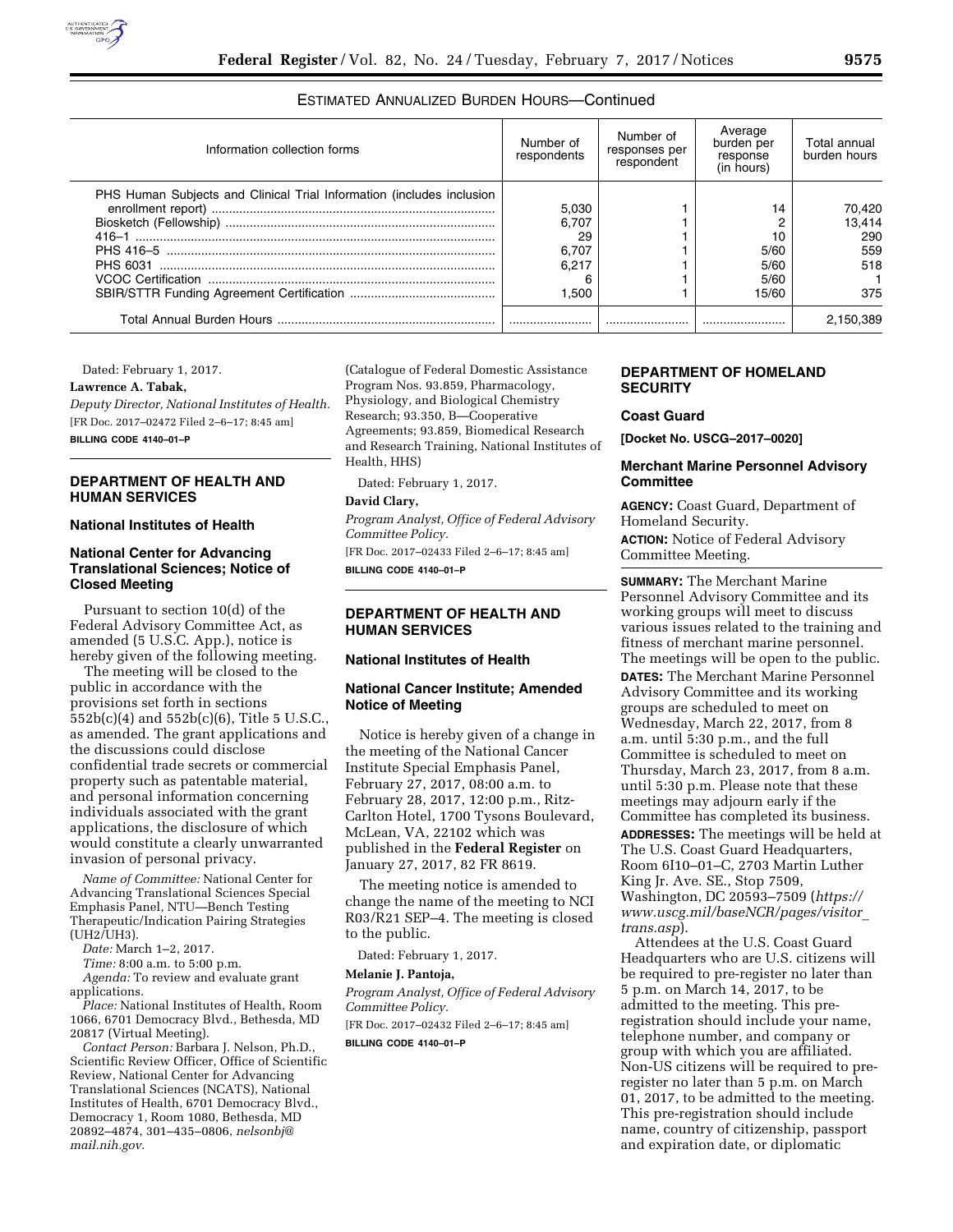Identification number and expiration date, and the company or group with which you are affiliated. All attendees will be required to provide a government-issued picture identification card in order to gain admittance to the building. To preregister, contact Lieutenant Junior Grade James Fortin at 202–372–1128 or *[james.l.fortin@uscg.mil.](mailto:james.l.fortin@uscg.mil)* For information on facilities or services for individuals with disabilities or to request special assistance at the meeting, contact the Alternate Designated Federal Officer as soon as possible using the contact information provided in the **FOR FURTHER INFORMATION CONTACT** section of this notice.

To facilitate public participation, we are inviting public comment on the issues to be considered by the Committee as listed in the ''Agenda'' section below. Written comments for distribution to Committee members must be submitted no later than March 01, 2017, if you want Committee members to review your comments before the meeting. Written comments may be submitted using the Federal eRulemaking Portal at *[http://](http://www.regulations.gov) [www.regulations.gov.](http://www.regulations.gov)* For assistance with technical difficulties, contact the individual in the **FOR FURTHER INFORMATION CONTACT** section of this document.

*Instructions:* You must include ''Department of Homeland Security'' and docket number USCG–2017–0020 in all written comments. Comments received will be posted without alteration at *[http://www.regulations.gov,](http://www.regulations.gov)*  including any personal information provided. You may review a Privacy Act notice regarding the Federal Docket Management System in the March 24, 2005, issue of the **Federal Register** (70 FR 15086).

*Docket Search:* For access to the docket to read documents or comments related to this notice, go to *[http://](http://www.regulations.gov) [www.regulations.gov,](http://www.regulations.gov)* type USCG–2017– 0020 in the ''Search'' box, press Enter, and then click on the item you wish to view.

### **FOR FURTHER INFORMATION CONTACT:**

Lieutenant Junior Grade James Fortin, Alternate Designated Federal Officer of the Merchant Marine Personnel Advisory Committee, 2703 Martin Luther King Jr. Ave. SE., Stop 7509, Washington, DC 20593–7509, telephone 202–372–1128, fax 202–372–8385 or *[james.l.fortin@uscg.mil.](mailto:james.l.fortin@uscg.mil)* 

**SUPPLEMENTARY INFORMATION:** Notice of this meeting is given pursuant to the Federal Advisory Committee Act, Title 5 United States Code Appendix.

The Merchant Marine Personnel Advisory Committee was established under authority of section 310 of the Howard Coble Coast Guard and Maritime Transportation Act of 2014, codified at Title 46, United States Code, section 8108, and chartered under the provisions of the Federal Advisory Committee Act (Title 5, United States Code, Appendix). The Committee acts solely in an advisory capacity to the Secretary of the Department of Homeland Security through the Commandant of the Coast Guard on matters relating to personnel in the United States merchant marine, including training, qualifications, certification, documentation, and fitness standards and other matters as assigned by the Commandant. The Committee shall also review and comment on proposed Coast Guard regulations and policies relating to personnel in the United States merchant marine, including training, qualifications, certification, documentation, and fitness standards; may be given special assignments by the Secretary and may conduct studies, inquiries, workshops, and fact finding in consultation with individuals and groups in the private sector and with State or local governments; and shall advise, consult with, and make recommendations reflecting its independent judgment to the Secretary.

### **Agenda**

#### *DAY 1*

The agenda for the March 22, 2017 meeting is as follows:

(1) The full Committee will meet briefly to discuss the working groups' business/task statements, which are listed under paragraph 3(a)–(g) below.

(2) Public comment period.

(3) Working groups will separately address the following task statements which are available for viewing at *[https://homeport.uscg.mil/merpac:](https://homeport.uscg.mil/merpac)* 

(a) Task Statement 58, Communication between external stakeholders and the mariner credentialing program, as it relates to the National Maritime Center;

(b) Task Statement 87, Review of policy documents providing guidance on the implementation of the December 24, 2013 International Convention on Standards of Training, Certification and Watchkeeping for Seafarers rulemaking;

(c) Task Statement 89, Review and update of the International Maritime Organization's Maritime Safety Committee Circular MSC.1014, ''Guidelines on Fatigue Mitigation and Management'';

(d) Task Statement 94, Review the Merchant Marine Personnel Advisory Committee recommendations with a view to evaluating their current relevance;

(e) Task Statement 95, Recommendations Regarding Training Requirements for Officer Endorsements for Master or Mate (Pilot) of Towing Vessels, except Assistance Towing and Apprentice Mate (Steersman) of Towing Vessels, in Inland Service;

(f) Task Statement 96, Review and comment on the course and program approval requirements including 46 CFR 10.402, 10.403, 10.407 and NVIC 03–14 guidelines for approval of training courses and programs;

(g) Task Statement 97, Develop and recommend the specifications for a Designated Examiner, Qualified Assessor and Designated Medical Examiner online verification tool so that the public, mariners and shipping companies, can verify the Designated Examiner, Quality Assessor and Designated Medical Examiners for Coast Guard approval of individuals to perform the functions of those positions.

(4) Reports of working groups. At the end of the day, the working groups will report to the full Committee on what was accomplished in their meetings. The full Committee will not take action on these reports on this date. Any official action taken as a result of these working group meetings will be taken on day two of the meeting.

(5) Public comment period.

(6) Adjournment of meeting.

*DAY 2* 

The agenda for the March 23, 2017, full Committee meeting is as follows:

(1) Introduction. (2) Swear in newly appointed

- Committee members.
- (3) Remarks from Coast Guard Leadership.

(4) Designated Federal Officer announcements.

- (5) Roll call of Committee members and determination of a quorum.
- (6) Reports from the following working groups:

(a) Task Statement 58, Communication between external stakeholders and the mariner credentialing program, as it relates to the National Maritime Center;

(b) Task Statement 87, Review of policy documents providing guidance on the implementation of the December 24, 2013 International Convention on Standards of Training, Certification and Watchkeeping for Seafarers rulemaking;

(c) Task Statement 89, Review and update of International Maritime Organization's Maritime Safety Committee Circular MSC/Circ.1014, ''Guidelines on Fatigue Mitigation and Management'';